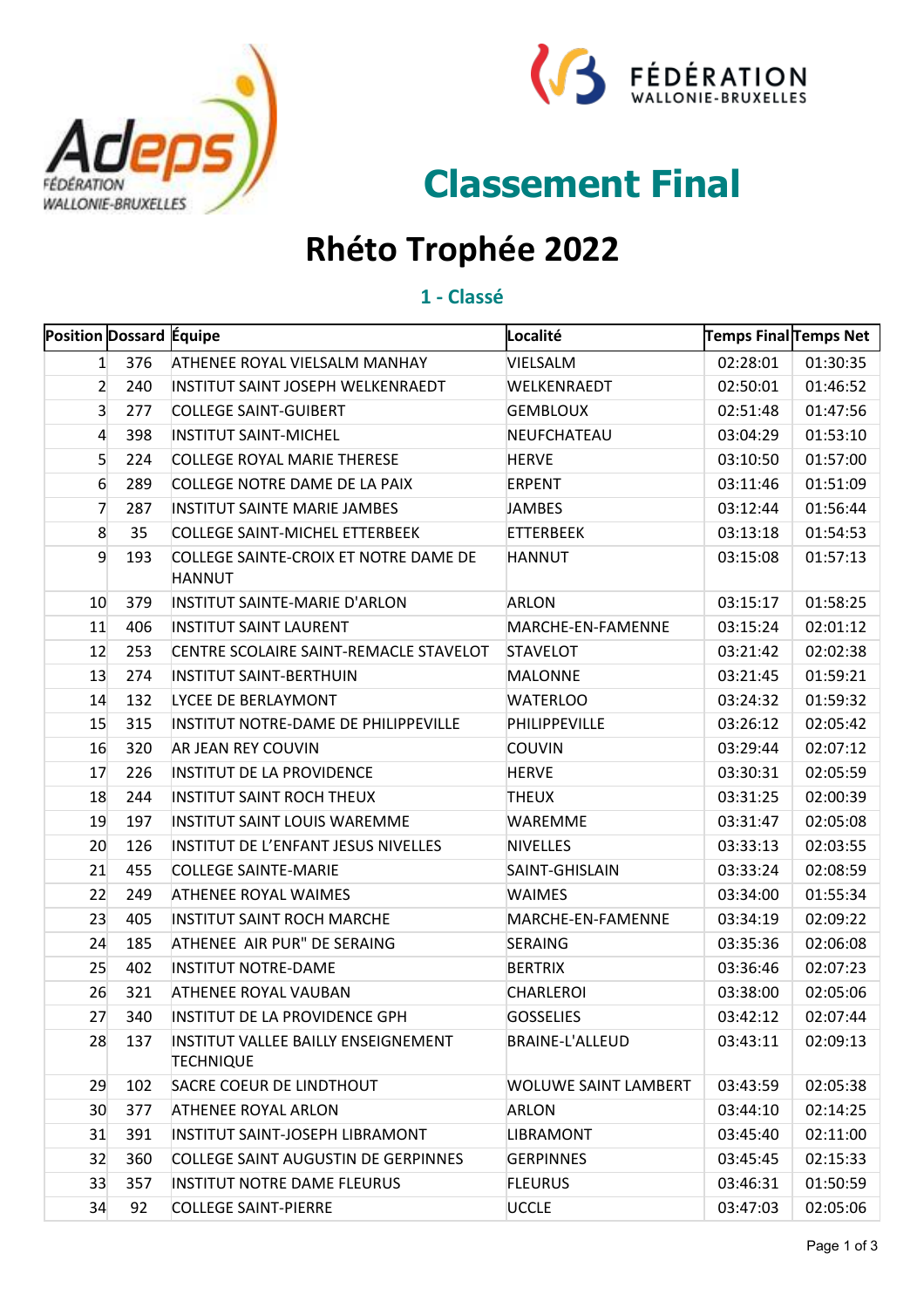| 35 | 111 | INSTITUT DE LA PROVIDENCE WAVRE                               | <b>WAVRE</b>               | 03:47:46 | 02:14:36 |
|----|-----|---------------------------------------------------------------|----------------------------|----------|----------|
| 36 | 77  | COLLEGE SAINT PIERRE DE JETTE                                 | <b>JETTE</b>               | 03:48:08 | 02:12:33 |
| 37 | 380 | INSTITUT NOTRE DAME D'ARLON                                   | ARLON                      | 03:48:32 | 02:11:42 |
| 38 | 136 | INSTITUT VALLEE BAILLY ENSEIGNEMENT<br>GENERAL                | <b>BRAINE-L'ALLEUD</b>     | 03:48:34 | 01:44:28 |
| 39 | 394 | <b>ISA FLORENVILLE</b>                                        | <b>FLORENVILLE</b>         | 03:53:16 | 02:08:14 |
| 40 | 285 | ATHENEE ROYAL DE JAMBES                                       | <b>JAMBES</b>              | 03:54:07 | 02:12:57 |
| 41 | 460 | INSTITUT LA SAINTE UNION DOUR                                 | <b>DOUR</b>                | 03:54:11 | 02:11:29 |
| 42 | 486 | COLLEGE TECHNIQUE SAINT-HENRI MOUSCRON MOUSCRON               |                            | 03:55:59 | 01:57:19 |
| 43 | 120 | <b>LYCEE MARTIN V</b>                                         | LOUVAIN LA NEUVE           | 03:56:04 | 02:11:16 |
| 44 | 93  | NOTRE DAME DES CHAMPS                                         | <b>UCCLE</b>               | 03:56:14 | 01:59:34 |
| 45 | 109 | COLLEGE NOTRE-DAME DE BASSE WAVRE                             | <b>WAVRE</b>               | 03:56:35 | 02:13:55 |
| 46 | 500 | <b>COLLEGE SAINT-JULIEN ATH</b>                               | ATH                        | 03:57:44 | 02:02:16 |
| 47 | 85  | ATHENEE ROYAL D'AUDERGHEM                                     | AUDERGHEM                  | 03:58:42 | 02:06:06 |
| 48 | 34  | LYCEE ÉMILE JACQMAIN                                          | <b>BRUXELLES</b>           | 04:00:30 | 02:08:50 |
| 49 | 122 | <b>INSTITUT ST ALBERT</b>                                     | <b>JODOIGNE</b>            | 04:00:51 | 02:11:53 |
| 50 | 135 | <b>COLLEGE CARDINAL MERCIER</b>                               | <b>BRAINE-L'ALLEUD</b>     | 04:01:15 | 02:17:20 |
| 51 | 81  | <b>COLLEGE JEAN 23</b>                                        | <b>WOLUWE SAINT PIERRE</b> | 04:01:24 | 02:09:12 |
| 52 | 411 | <b>ATHENEE ROYAL DE MONS</b>                                  | <b>MONS</b>                | 04:02:04 | 02:20:37 |
| 53 | 282 | COMMUNAUTE ÉDUCATIVE SAINT-JEAN<br><b>BAPTISTE</b>            | <b>TAMINES</b>             | 04:03:03 | 02:15:58 |
| 54 | 192 | <b>COLLEGE SAINT-ROCH FERRIERES</b>                           | <b>FERRIERES</b>           | 04:03:20 | 02:07:43 |
| 55 | 43  | CENTRE SCOLAIRE DE MA CAMPAGNE                                | <b>IXELLES</b>             | 04:03:51 | 02:15:24 |
| 56 | 366 | <b>INSTITUT PARIDAENS</b>                                     | <b>BEAUMONT</b>            | 04:04:57 | 02:07:14 |
| 57 | 168 | INSTITUT NOTRE-DAME DE JUPILLE                                | LIEGE                      | 04:05:18 | 02:20:50 |
| 58 | 465 | ATHENEE ROBERT CAMPIN TOURNAI                                 | <b>TOURNAI</b>             | 04:06:54 | 02:19:44 |
| 59 | 195 | ATHENEE ROYAL DE HANNUT                                       | <b>HANNUT</b>              | 04:07:50 | 02:21:20 |
| 60 | 418 | <b>ECOLES DES URSULINES MONS</b>                              | <b>MONS</b>                | 04:09:14 | 02:05:04 |
| 61 | 385 | ATHENEE ROYAL NESTOR OUTER VIRTON                             | <b>VIRTON</b>              | 04:09:53 | 02:27:18 |
| 62 | 457 | <b>INSTITUT SAINT-JOSEPH</b>                                  | SAINT-GHISLAIN             | 04:13:49 | 02:15:39 |
| 63 | 363 | INSTITUT NOTRE DAME                                           | <b>CHIMAY</b>              | 04:15:11 | 02:15:32 |
| 64 | 104 | <b>INSTITUT DES DAMES DE MARIE</b>                            | WOLUWE SAINT-LAMBERT       | 04:15:30 | 02:10:40 |
| 65 | 105 | <b>INSTITUT DE LA PROVIDENCE</b>                              | <b>BRUXELLES</b>           | 04:15:32 | 02:20:34 |
| 66 | 125 | <b>COLLEGE SAINTE GERTRUDE</b>                                | <b>NIVELLES</b>            | 04:16:13 | 01:58:56 |
| 67 | 355 | <b>INSTITUT SAINTE MARIE REVES</b>                            | LES BONS VILLERS           | 04:16:59 | 02:20:07 |
| 68 | 131 | ATHENEE ROYAL DE WATERLOO                                     | <b>WATERLOO</b>            | 04:17:46 | 02:22:48 |
| 69 | 324 | COLLEGE DU SACRE CŒUR                                         | CHARLEROI                  | 04:19:03 | 02:22:37 |
| 70 | 118 | <b>ATHENEE PAUL DELVAUX OTTIGNIES</b>                         | <b>OTTIGNIES</b>           | 04:20:00 | 02:16:34 |
| 71 | 476 | <b>INSTITUT SAINT-ANDRE</b>                                   | RAMEGNIES-CHIN             | 04:20:52 | 02:26:08 |
| 72 | 84  | CS EDDY MERCKX                                                | <b>WOLUWE SAINT PIERRE</b> | 04:24:36 | 02:12:52 |
| 73 | 331 | <b>CECS LA GARENNE</b>                                        | CHARLEROI                  | 04:25:41 | 02:33:43 |
| 74 | 239 | ATHENEE ROYAL WELKENRAEDT                                     | WELKENRAEDT                | 04:26:18 | 02:33:51 |
| 75 | 87  | <b>COLLEGE SAINT-HUBERT BOITSFORT</b>                         | <b>BRUXELLES</b>           | 04:28:20 | 02:33:45 |
| 76 | 330 | <b>INSTITUT JEAN JAURES</b>                                   | <b>CHARLEROI</b>           | 04:30:44 | 02:36:50 |
| 77 | 212 | ATHENEE ROYAL AGRI-SAINT-GEORGES                              | HUY.                       | 04:32:42 | 02:31:24 |
| 78 | 248 | INSTITUT SAINT-RAPHAEL REMOUCHAMPS                            | AYWAILLE                   | 04:34:06 | 02:13:28 |
| 79 | 202 | ATHENEE ROYAL PAUL BRUSSON                                    | <b>SAINT NICOLAS</b>       | 04:44:36 | 02:36:56 |
| 80 | 415 | INSTITUT TECHNIQUE SAINT LUC MONS                             | <b>MONS</b>                | 04:45:44 | 03:05:12 |
| 81 | 443 | COLLEGE NOTRE-DAME DE BONNE-ESPERANCE VELLEREILLE-LES-BRAYEUX |                            | 04:46:23 | 02:18:45 |